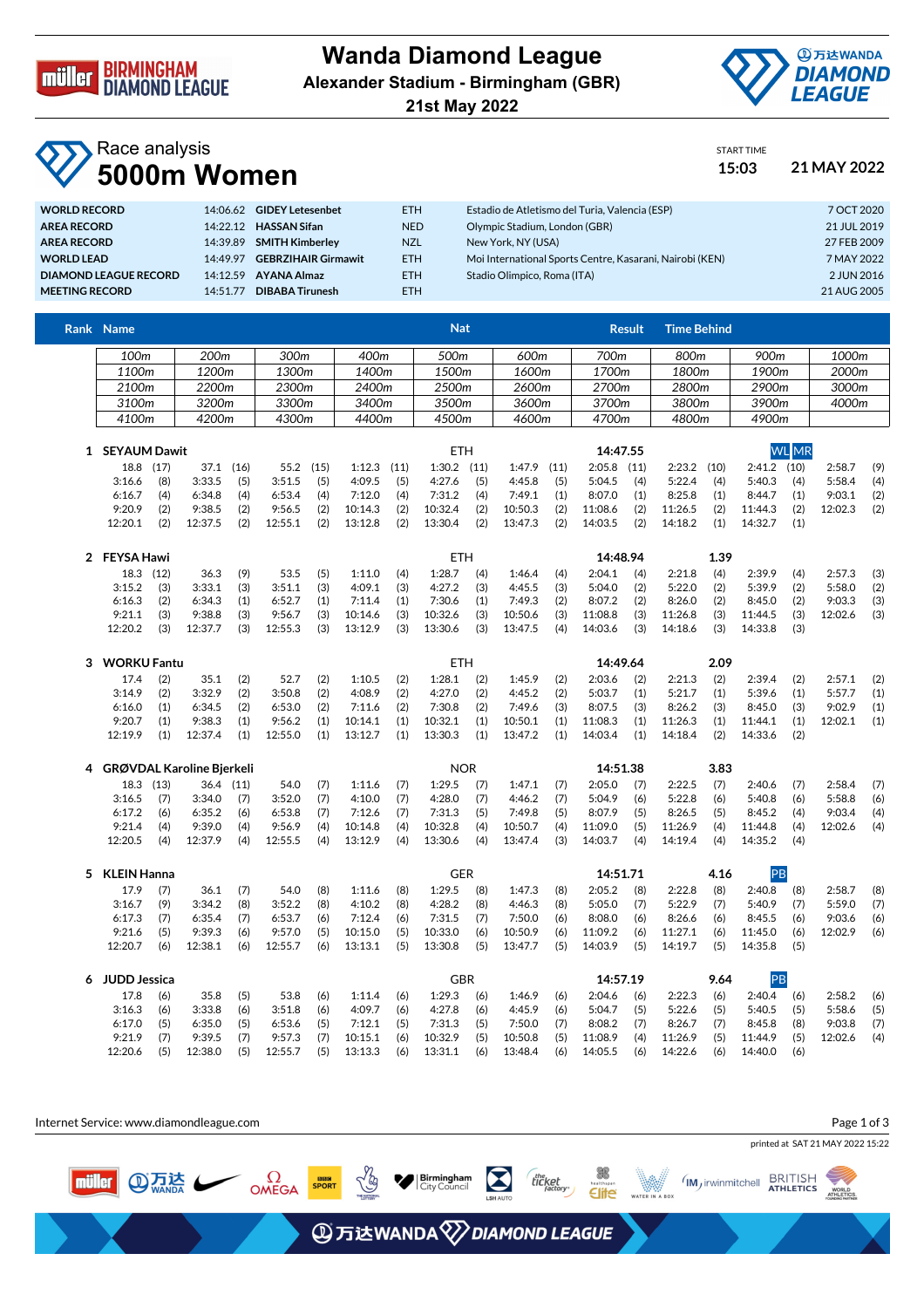

**Wanda Diamond League Alexander Stadium - Birmingham (GBR)**

**21st May 2022**



START TIME

## Race analysis **5000m Women 15:03 21 MAY 2022**

|    | Rank Name                                |            |                                  |              |                               |              |                                            |             | <b>Nat</b>                     |             |                              |              |                                 | <b>Result</b> | <b>Time Behind</b>           |              |                                  |             |                                  |             |
|----|------------------------------------------|------------|----------------------------------|--------------|-------------------------------|--------------|--------------------------------------------|-------------|--------------------------------|-------------|------------------------------|--------------|---------------------------------|---------------|------------------------------|--------------|----------------------------------|-------------|----------------------------------|-------------|
|    | 100m                                     |            | 200m                             |              | 300m                          |              | 400m                                       |             | 500m                           |             | 600m                         |              | 700m                            |               | 800m                         |              | 900m                             |             | 1000m                            |             |
|    | 1100m                                    |            | 1200m                            |              | 1300m                         |              | 1400m                                      |             | 1500m                          |             | 1600m                        |              | 1700m                           |               | 1800m                        |              | 1900m                            |             | 2000m                            |             |
|    | 2100m                                    |            | 2200m                            |              | 2300m                         |              | 2400m                                      |             | 2500m                          |             | 2600m                        |              | 2700m                           |               | 2800m                        |              | 2900m                            |             | 3000m                            |             |
|    | 3100m                                    |            | 3200m                            |              | 3300m                         |              | 3400m                                      |             | 3500m                          |             | 3600m                        |              | 3700m                           |               | 3800m                        |              | 3900m                            |             | 4000m                            |             |
|    | 4100m                                    |            | 4200m                            |              | 4300m                         |              | 4400m                                      |             | 4500m                          |             | 4600m                        |              | 4700m                           |               | 4800m                        |              | 4900m                            |             |                                  |             |
|    | 7 LAHTI Sarah                            |            |                                  |              |                               |              |                                            |             | <b>SWE</b>                     |             |                              |              | 15:04.87                        |               |                              | 17.32        | PB                               |             |                                  |             |
|    | 18.7 (16)                                |            | 36.8 (14)                        |              | 55.0                          | (13)         | $1:12.8$ (15)                              |             | $1:30.9$ (15)                  |             | $1:48.7$ (16)                |              | 2:06.9                          | (16)          | $2:23.9$ (14)                |              | $2:42.1$ (14)                    |             | 2:59.8                           | (13)        |
|    | $3:17.7$ (13)                            |            | 3:35.5                           | (13)         | 3:53.6                        | (13)         | 4:11.5                                     | (12)        | $4:29.3$ $(12)$                |             | 4:47.4                       | (12)         | 5:05.8                          | (11)          | 5:24.0                       | (11)         | 5:42.3                           | (11)        | 5:59.6                           | (10)        |
|    | 6:17.9                                   | (10)       | 6:36.0                           | (10)         | 6:54.6                        | (10)         | 7:13.3                                     | (10)        | 7:32.0                         | (10)        | 7:50.5                       | (10)         | 8:08.6                          | (10)          | 8:27.2                       | (10)         | 8:45.9                           | (9)         | 9:04.2                           | (9)         |
|    | $9:22.5$ (10)                            |            | 9:40.3                           | (9)          | 9:58.1                        | (9)          | 10:16.1                                    | (9)         | 10:34.4                        | (9)         | 10:52.7                      | (8)          | 11:11.4                         | (8)           | 11:29.3                      | (7)          | 11:47.0                          | (7)         | 12:05.0                          | (7)         |
|    | 12:23.1                                  | (7)        | 12:41.2                          | (7)          | 12:58.8                       | (7)          | 13:17.0                                    | (7)         | 13:35.6                        | (7)         | 13:54.2                      | (7)          | 14:12.1                         | (7)           | 14:30.0                      | (7)          | 14:47.5                          | (7)         |                                  |             |
| 8  | <b>GALLARDO Carla</b>                    |            |                                  |              |                               |              |                                            | <b>ESP</b>  |                                |             |                              | 15:10.62     |                                 |               | 23.07                        | PB           |                                  |             |                                  |             |
|    | 17.5                                     | (3)        | 35.4                             | (3)          | 53.3                          | (4)          | 1:11.2                                     | (5)         | 1:29.0                         | (5)         | 1:46.7                       | (5)          | 2:04.4                          | (5)           | 2:22.1                       | (5)          | 2:40.1                           | (5)         | 2:58.0                           | (5)         |
|    | 3:16.2<br>6:17.7                         | (5)<br>(9) | 3:34.3                           | (9)<br>(9)   | 3:52.7<br>6:54.3              | (10)<br>(9)  | 4:10.6                                     | (10)<br>(9) | 4:28.7<br>7:31.8               | (10)<br>(9) | 4:46.7<br>7:50.5             | (10)<br>(9)  | 5:05.2<br>8:08.5                | (9)<br>(9)    | 5:23.3<br>8:27.1             | (9)<br>(9)   | 5:41.4<br>8:45.9                 | (9)<br>(10) | 5:59.3                           | (9)         |
|    | 9:22.1                                   | (8)        | 6:35.8<br>9:39.9                 | (8)          | 9:57.9                        | (8)          | 7:13.0<br>10:15.9                          | (8)         | 10:34.2                        | (8)         | 10:52.4                      | (7)          | 11:11.1                         | (7)           | 11:29.5                      | (8)          | 11:47.4                          | (8)         | 9:04.2<br>12:05.9                | (10)<br>(8) |
|    | 12:24.5                                  | (8)        | 12:43.3                          | (8)          | 13:01.6                       | (8)          | 13:20.2                                    | (8)         | 13:39.1                        | (8)         | 13:57.7                      | (8)          | 14:15.6                         | (8)           | 14:34.1                      | (8)          | 14:52.6                          | (8)         |                                  |             |
| 9  | <b>BENFARES Sara</b>                     |            |                                  |              |                               |              |                                            |             | <b>GER</b>                     |             |                              |              | 15:25.74                        |               |                              | 38.19        |                                  |             |                                  |             |
|    | 18.1                                     | (8)        | 36.4                             | (11)         | 55.0                          | (13)         | 1:12.8                                     | (14)        | $1:30.5$ $(13)$                |             | $1:48.4$ (13)                |              | 2:06.4                          | (13)          | $2:24.2$ (15)                |              | $2:42.7$ (16)                    |             | $3:00.6$ (16)                    |             |
|    | $3:18.6$ (16)                            |            | 3:36.4                           | (16)         | 3:54.5                        | (16)         | $4:12.7$ $(16)$                            |             | 4:30.7 (16)                    |             | 4:48.0 (13)                  |              | 5:06.1                          | (12)          | $5:24.2$ (12)                |              | 5:42.6                           | (12)        | $6:00.3$ (12)                    |             |
|    | $6:18.3$ $(11)$                          |            | 6:36.4                           | (11)         | 6:55.0                        | (11)         | 7:13.6                                     | (11)        | $7:32.4$ (11)                  |             | $7:51.1$ (11)                |              | 8:09.5                          | (11)          | 8:28.2                       | (11)         | 8:47.2                           | (11)        | $9:06.4$ (11)                    |             |
|    | $9:25.6$ (11)                            |            | 9:44.5                           | (11)         | 10:03.8                       | (11)         | 10:22.9                                    | (11)        | 10:42.2 (11)                   |             | 11:01.5                      | (11)         | 11:21.1                         | (10)          | 11:40.4                      | (10)         | 11:59.5                          | (10)        | 12:18.7 (10)                     |             |
|    | 12:38.0 (10)                             |            | 12:57.0                          | (10)         | 13:16.1                       | (10)         | 13:35.0 (10)                               |             | 13:54.2 (10)                   |             | 14:12.9                      | (9)          | 14:31.4                         | (9)           | 14:50.2                      | (9)          | 15:08.6                          | (9)         |                                  |             |
| 10 | <b>DAVIES Rose</b>                       |            |                                  |              |                               |              |                                            |             | <b>AUS</b>                     |             |                              |              | 15:28.47                        |               |                              | 40.92        |                                  |             |                                  |             |
|    | 18.2 (11)                                |            | 36.3                             | (8)          | 54.5                          | (10)         | $1:12.2$ (10)                              |             | $1:30.1$ (10)                  |             | 1:47.8                       | (10)         | 2:05.7                          | (10)          | $2:23.2$ $(11)$              |              | $2:41.4$ (11)                    |             | 2:59.3                           | (11)        |
|    | 3:16.9                                   | (10)       | 3:34.5                           | (10)         | 3:52.4                        | (9)          | 4:10.3                                     | (9)         | 4:28.5                         | (9)         | 4:46.5                       | (9)          | 5:05.0                          | (8)           | 5:23.1                       | (8)          | 5:41.2                           | (8)         | 5:59.1                           | (8)         |
|    | 6:17.5                                   | (8)        | 6:35.6                           | (8)          | 6:54.1                        | (8)          | 7:12.8                                     | (8)         | 7:31.7                         | (8)         | 7:50.3                       | (8)          | 8:08.4                          | (8)           | 8:27.0                       | (8)          | 8:45.6                           | (7)         | 9:04.1                           | (8)         |
|    | 9:22.4<br>12:34.0                        | (9)<br>(9) | 9:40.5<br>12:54.0                | (10)<br>(9)  | 9:58.9<br>13:13.7             | (10)<br>(9)  | 10:17.7<br>13:33.9                         | (10)<br>(9) | 10:36.6<br>13:54.0             | (10)<br>(9) | 10:55.5<br>14:13.9           | (10)<br>(10) | 11:15.1<br>14:33.3              | (9)<br>(10)   | 11:34.8<br>14:52.9           | (9)<br>(10)  | 11:54.3<br>15:11.6               | (9)<br>(10) | 12:14.1                          | (9)         |
|    |                                          |            |                                  |              |                               |              |                                            |             |                                |             |                              |              |                                 |               |                              |              |                                  |             |                                  |             |
|    | 11 GARCÍA Marta                          |            |                                  |              |                               |              |                                            |             | <b>ESP</b>                     |             |                              |              | 15:28.55                        |               |                              | 41.00        | PB                               |             |                                  |             |
|    | 18.2 (10)                                |            | 36.5                             | (13)         | 54.8                          | (12)         | 1:12.4                                     | (12)        | $1:30.5$ (12)                  |             | $1:48.2$ (12)                |              | $2:06.2$ (12)                   |               | 2:23.8                       | (13)         | 2:41.9 (13)                      |             | $3:00.1$ $(14)$                  |             |
|    | $3:18.1$ (14)<br>$6:19.7$ (13)           |            | 3:35.8<br>6:38.2                 | (14)<br>(13) | 3:54.0<br>6:56.6              | (14)<br>(13) | $4:12.1$ $(14)$<br>7:15.4                  | (13)        | $4:30.2$ (14)<br>$7:34.5$ (13) |             | 4:48.3<br>7:53.4             | (14)<br>(13) | 5:06.6<br>8:12.3                | (13)<br>(13)  | 5:24.8<br>8:31.3             | (13)<br>(13) | $5:43.2$ $(13)$<br>$8:50.4$ (13) |             | $6:01.3$ $(13)$<br>$9:09.5$ (13) |             |
|    | $9:28.5$ (13)                            |            | 9:47.0                           | (12)         | 10:06.2                       | (13)         | 10:25.8                                    | (13)        | 10:45.2 (13)                   |             | 11:04.7                      | (13)         | 11:24.1                         | (12)          | 11:43.4                      | (11)         | 12:02.5                          | (11)        | 12:22.2 (12)                     |             |
|    | 12:41.7 (12)                             |            | 13:01.0                          | (12)         | 13:20.2 (12)                  |              | 13:39.4 (12)                               |             | 13:58.7 (12)                   |             | 14:17.5 (12)                 |              | 14:36.0                         | (12)          | 14:54.4 (12)                 |              | 15:12.3 (12)                     |             |                                  |             |
|    | 12 BATT-DOYLE Isobel                     |            |                                  |              |                               |              |                                            |             | <b>AUS</b>                     |             |                              |              | 15:29.05                        |               |                              | 41.50        |                                  |             |                                  |             |
|    | 17.8                                     | (5)        | 36.0                             | (6)          | 54.3                          | (9)          | 1:12.0                                     | (9)         | 1:29.8                         | (9)         | 1:47.6                       | (9)          | 2:05.4                          | (9)           | 2:23.0                       | (9)          | 2:41.1                           | (9)         | $2:59.1$ (10)                    |             |
|    | 3:17.1(11)                               |            | $3:34.8$ (11)                    |              | $3:53.0$ $(11)$               |              | $4:10.9$ $(11)$                            |             | 4:29.1(11)                     |             | 4:47.2 (11)                  |              | $5:05.5$ (10)                   |               | $5:23.7$ (10)                |              | $5:42.1$ (10)                    |             | $6:00.3$ $(11)$                  |             |
|    | $6:18.7$ (12)                            |            | $6:37.1$ $(12)$                  |              | $6:55.8$ (12)                 |              | $7:14.7$ (12)                              |             | 7:33.7 (12)                    |             | 7:52.6 (12)                  |              | $8:11.7$ (12)                   |               | $8:30.9$ (12)                |              | $8:50.0$ (12)                    |             | $9:09.3$ (12)                    |             |
|    | $9:28.2$ (12)                            |            | $9:47.3$ (13)                    |              | 10:06.0 (12)                  |              | 10:25.6 (12)                               |             | 10:45.0 (12)                   |             | 11:04.4 (12)                 |              | 11:23.9 (11)                    |               | 11:43.5 (12)                 |              | 12:02.8 (12)                     |             | 12:22.0 (11)                     |             |
|    | 12:41.6 (11)                             |            | 13:00.9 (11)                     |              | 13:19.9 (11)                  |              | 13:39.3 (11)                               |             | 13:58.5 (11)                   |             | 14:17.2 (11)                 |              | 14:35.7 (11)                    |               | 14:54.0 (11)                 |              | 15:11.8 (11)                     |             |                                  |             |
|    | 13 WAGNER-GYÜRKÉS Viktória<br><b>HUN</b> |            |                                  |              |                               |              |                                            |             |                                |             | 15:32.17                     |              |                                 | 44.62         | PB                           |              |                                  |             |                                  |             |
|    | 18.6 (15)                                |            | 37.4 (17)                        |              | 55.6 (17)                     |              | $1:13.7$ (18)                              |             | $1:31.7$ (18)                  |             | 1:49.4(18)                   |              | $2:07.5$ (18)                   |               | $2:25.6$ (18)                |              | $2:44.2$ (18)                    |             | $3:02.6$ (18)                    |             |
|    | $3:21.2$ (18)<br>$6:28.6$ (17)           |            | $3:39.6$ (18)<br>$6:47.3$ $(17)$ |              | $3:58.4$ (18)                 |              | $4:16.8$ (18)                              |             | $4:35.5$ $(18)$                |             | 4:54.0 (18)<br>$8:03.6$ (16) |              | $5:13.2$ $(17)$                 |               | $5:31.8$ (17)<br>8:41.5 (16) |              | 5:50.5 (17)                      |             | $6:09.5$ (17)                    |             |
|    | $9:39.1$ (16)                            |            | $9:58.1$ (16)                    |              | $7:06.2$ (16)<br>10:17.3 (16) |              | $7:25.2$ (16)<br>10:36.4 (16) 10:55.7 (16) |             | 7:44.7 (16)                    |             | 11:14.7 (16)                 |              | $8:22.5$ (16)<br>$11:34.3$ (15) |               | 11:53.1 (14)                 |              | $9:01.1$ (16)<br>12:11.7 (14)    |             | $9:20.1$ (16)<br>12:30.6 (14)    |             |



12:49.8 (14) 13:08.4 (14) 13:27.4 (14) 13:46.3 (14) 14:05.7 (14) 14:24.1 (14) 14:42.1 (13) 14:59.6 (13) 15:16.6 (13)